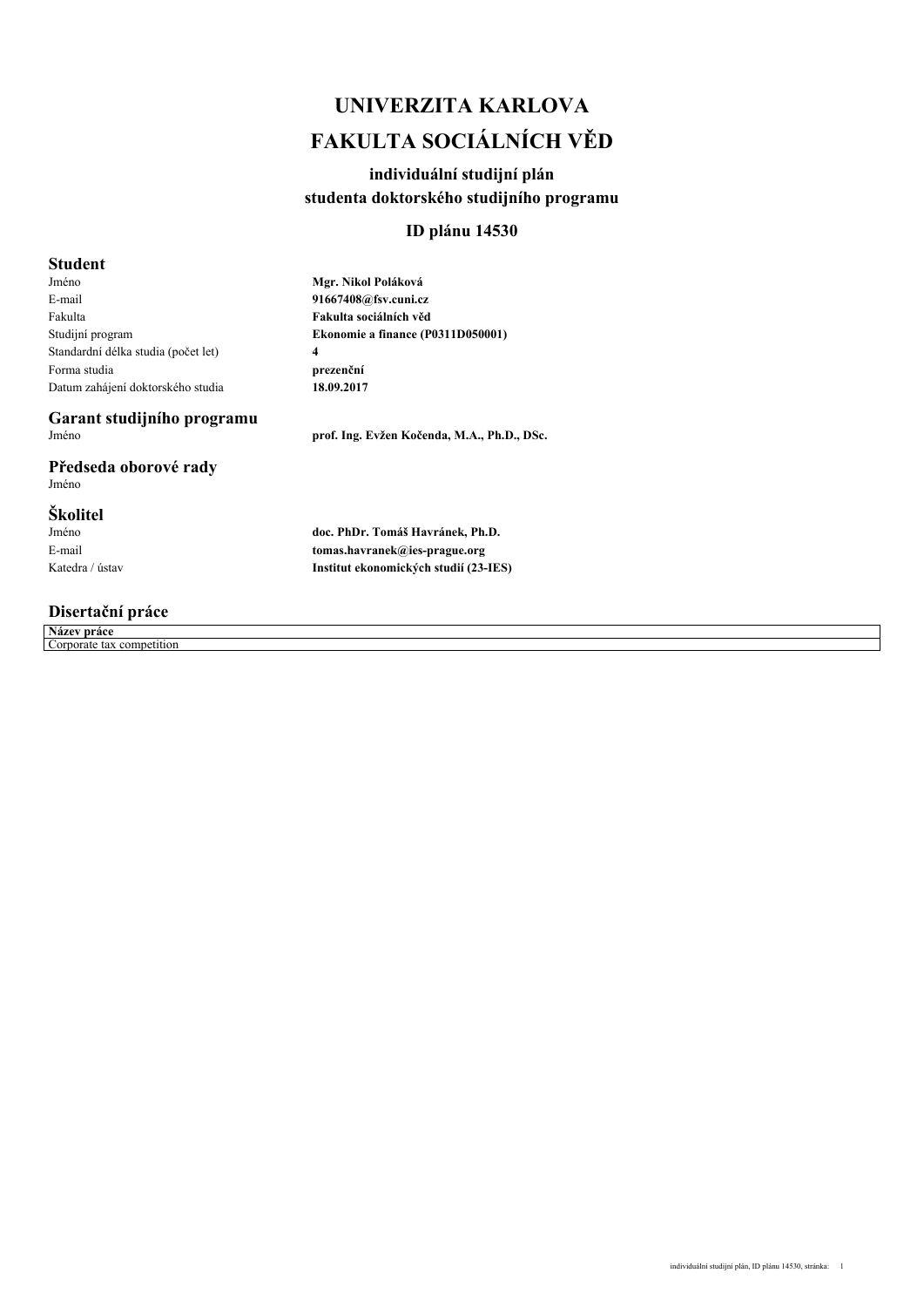#### *Postup v přípravě disertační práce*

*Synopsis:* In my dissertation I would like to investigate tax-related topics, namely corporate tax competition and corporate tax setting in connection to the BEPS ("Base Erosion *and Profit Shifting") and OECD Action plan in more detail. The connection line between expected articles in my dissertation will be the topic of corporate tax competition. As it is generally accepted theory that the corporate tax rate competition among states does exist and also the available literature on this topic provides results supporting this theory, I would like to concentrate on verification of this generally accepted theory, as I am not fully convinced that current academic literature is focused in the correct direction and I would like to contribute to this area of research with the following articles. First, I would like to focus deeper on the corporate tax competition among neighbouring states and to extend the research made in my master's thesis. I investigated empirical literature of corporate tax competition where relationship between tax rates was estimated. The general conclusion of my research is that there is no such tax competition and positive results are stemming from publication bias. Since this is a rare opinion, I would like to extend my dataset, verify my results from the conducted meta-analysis and find the driving determinants of the heterogeneity of results. Second, I want to investigate deeper my preliminary results, that drivers of tax competition are related to the political situation in the country. There is a prevailing opinion in the available literature, that the corporate tax competition among states plays significant role in the tax rate setting in home countries. However as the* results of my meta-analysis showed, the effect of such competition is zero and results are driven by publication bias. Furthermore, the results of the meta-analysis<br>have shown that politically oriented variables play signi *tax competition setting. Third, I would like to investigate the BEPS issue deeper as it is throughout discussed topic in the today's economic and political debates. My intention is to analyse the newly implemented interest limitation rules. OECD countries decided to set the limit for tax deductibility of the interest from loans from related parties to the value of 30% of EBITDA. I want to focus on the limit setting and investigate, whether the value of the limit set up by OECD is set optimally in order to avoid aggressive tax planning or it would hurt the companies and deteriorate future economic activity. To summarize, my dissertation will consist of three essays. The first essay will follow my diploma thesis by extending the conducted meta-analysis by using additional methods for identification the variables with influence (BMA), coding additional variables and performing additional analysis of the data. In the second essay, I will build up on the results from the meta-analysis and conduct the primary study with focus on internal political factors. In the third essay, I will investigate the limits for tax deductibility of the interest from loans from related parties and I will aim to find the border between interests connected with aggressive tax planning and interest connected only with ordinary business needs. Core literature Devereux, Michael P., Ben Lockwood, and Michela Redoano. "Do countries compete over corporate tax rates?." Journal of Public Economics 92.5 (2008): 1210-1235. Genschel, Philipp, and Peter Schwarz. "Tax competition: a literature review." Socio-Economic Review 9.2 (2011): 339-370. Havranek, Tomas, and Zuzana Irsova. "Do borders really slash trade? A meta-analysis." IMF Economic Review (2015): 1-32. Leibrecht, Markus, and Claudia Hochgatterer. "Tax competition as a cause of falling corporate income tax rates: A survey of empirical literature." Journal of Economic Surveys 26.4 (2012): 616-648. Liu, Yongzheng. "Do government preferences matter for tax competition?." International Tax and Public Finance 23.2 (2016): 343-367. OECD (2013): "Action plan on base erosion and profit shifting" http://oecdinsights.org/2013/07/19/what-is-beps-how-can-you-stop-it/ [Accessed: 2017-04-25] Stanley, T. D., and Hristos Doucouliagos. "Picture this: a simple graph that reveals much ado about research." Journal of Economic Surveys 24.1 (2010): 170-191. Forma a rozsah práce: Disertační práce bude mít rozsah 100 - 150 stran. Časový plán zpracování disertační práce: 1. rok studia: Práce na prvním disertačním článku s předpokládaným názvem "Corporate tax competition among neighbouring countries". Práce bude navazovat na dataset a analýzy provedené v diplomové práci. Rozšíření bude obsahovat použití nových metod, rozšíření datasetu a analýzu heterogenity výsledků. Publikace jako IES WP. 2. rok studia: Dokončení prvního disertačního článku a snaha o jeho publikaci. Zahájení práce na druhém disertačním článku s plánovaným názvem "Political factors as a driving determinants of corporate tax rate setting". 3. rok studia: Dokončení druhého disertačního článku a jeho publikace jako IES WP. Zahájení práce na třetím disertačním článku s předpokládaným názvem "Interest limitation rules - their setting and impact". 4. rok studia: Publikace druhého článku v časopise s impact faktorem. Dokončení třetího disertačního článku a jeho publikace. Na konci 4. ročníku malá obhajoba disertační práce 5. rok studia: Finalizace a velká obhajoba disertační práce. Státní doktorská zkouška a obhajoba disertační práce*

#### *Průběh studia*

| Plánovaný<br>2020<br>kveten<br>termin<br>i doktorske<br>ZKOUSKV. .<br>statn |
|-----------------------------------------------------------------------------|
| Plánovaný<br>202<br>aioby<br>™veten ≀<br>obh<br>termin<br>∟male             |
| Plánovaný<br>květen 2022<br>termin<br>velké obhajoby                        |

#### *Povinnosti - studijní plán*

| <b>Typ</b> | Kód           | Název, podrobnosti                                    | Ak. rok   |
|------------|---------------|-------------------------------------------------------|-----------|
| Předmět    | JED414        | Kvantitativní metody I                                | 2017/2018 |
| Předmět    | JED415        | Kvantitativní metody II                               | 2017/2018 |
| Předmět    | <b>JED511</b> | Teaching Assistantship (Full) A                       | 2017/2018 |
| Předmět    | <b>JED511</b> | Teaching Assistantship (Full) A                       | 2017/2018 |
| Předmět    | <b>JED611</b> | Teaching Assistantship (Full) B                       | 2017/2018 |
| Předmět    | JED414        | Kvantitativní metody I                                | 2018/2019 |
| Předmět    | JED415        | Kvantitativní metody II                               | 2018/2019 |
| Předmět    | <b>JED511</b> | Teaching Assistantship (Full) A                       | 2018/2019 |
| Předmět    | <b>JED511</b> | Teaching Assistantship (Full) A                       | 2018/2019 |
| Předmět    | JED414        | Quantitative Methods in Macroeconomics and Finance I  | 2019/2020 |
| Předmět    | JED415        | Quantitative Methods in Macroeconomics and Finance II | 2019/2020 |
| Předmět    | <b>JED511</b> | Teaching Assistantship (Full) A                       | 2019/2020 |
| Předmět    | <b>JED511</b> | Teaching Assistantship (Full) A                       | 2019/2020 |
| Předmět    | JED414        | Quantitative Methods in Macroeconomics and Finance I  | 2020/2021 |
| Předmět    | JED415        | Ouantitative Methods in Macroeconomics and Finance II | 2020/2021 |
| Předmět    | <b>JED511</b> | Teaching Assistantship (Full) A                       | 2020/2021 |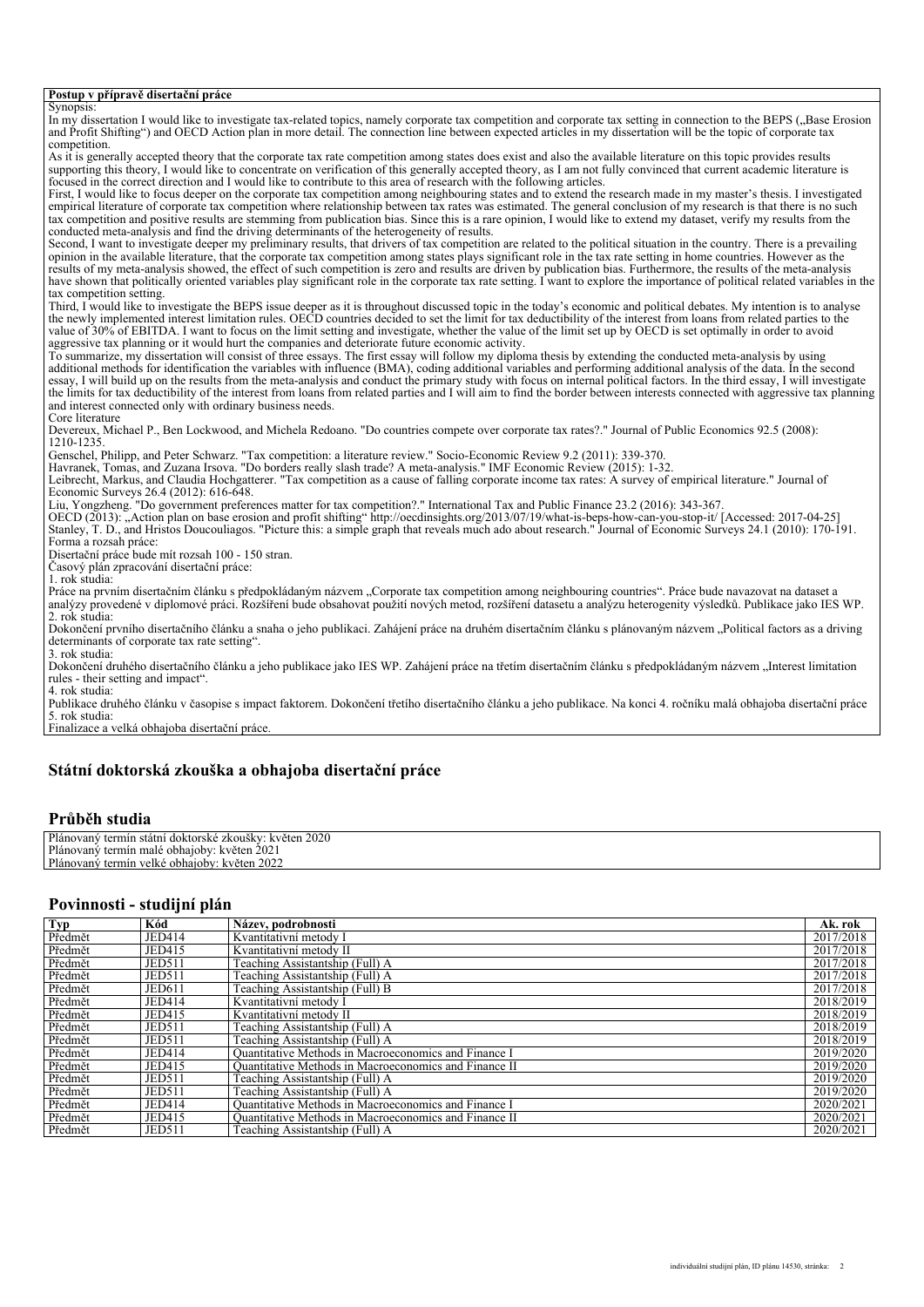| <b>Typ</b> | Kód            | Název, podrobnosti                                                                                                                                                                                                                                                                                                                                                                                                                                                                                                                                                                                                                                      | Ak. rok   |
|------------|----------------|---------------------------------------------------------------------------------------------------------------------------------------------------------------------------------------------------------------------------------------------------------------------------------------------------------------------------------------------------------------------------------------------------------------------------------------------------------------------------------------------------------------------------------------------------------------------------------------------------------------------------------------------------------|-----------|
| Publikace  | $\overline{a}$ | Corporate tax competition among neighbouring countries<br>Publikace článku v IES WP vypracovaného na základě diplomové práce.                                                                                                                                                                                                                                                                                                                                                                                                                                                                                                                           | 2017/2018 |
| Jiné       | $\overline{a}$ | Grantové aktivity<br>Přihláška do soutěže grantové agentury UK s předpokládaným tématem "Corporate tax competition". V případě<br>neúspěchu budu podávat přihlášku v dalších letech studia.                                                                                                                                                                                                                                                                                                                                                                                                                                                             | 2017/2018 |
| Jiné       | $---$          | Obhajoby<br>Navštívím alespoň 50 % obhajob disertačních prací konaných na IES FSV UK.                                                                                                                                                                                                                                                                                                                                                                                                                                                                                                                                                                   | 2017/2018 |
| Jiné       | ---            | Oponentury BP a DP<br>Budu se podílet na oponování bakalářských a diplomových prací                                                                                                                                                                                                                                                                                                                                                                                                                                                                                                                                                                     | 2017/2018 |
| Jiné       | ---            | Studijní dokumenty<br>Do 31, 5, každého akademického roku odevzdám vyplněný a školitelem schválený formulář Roční hodnocení<br>plnění ISP, ve kterém současně upřesním průběh doktorského studia v následujícím akademickém roce. V<br>případě ukončení přerušení studia a návratu do studia vyplním všechny potřebné dokumenty do jednoho měsíce<br>od data ukončení přerušení (Roční hodnocení plnění ISP a update na další rok).                                                                                                                                                                                                                     | 2017/2018 |
| Jiné       |                | Výuka (TAs)<br>Výuka ZS 2017/2018:<br>- JEB111 Advanced Data Analysis in MS Excel (1 TA slot seminář)<br>- JEM035 Financial Markets Instruments I (1 TA slot seminář)<br>Výuka LS 2017/2018:<br>- JEM036 Financial Markets Instruments II (1 TA slot seminář)                                                                                                                                                                                                                                                                                                                                                                                           | 2017/2018 |
| Konference | $---$          | Konference<br>Do konce čtvrtého ročníku se aktivně zúčastním alespoň dvou zahraničních vědeckých konferencí.                                                                                                                                                                                                                                                                                                                                                                                                                                                                                                                                            | 2020/2021 |
| Publikace  | $---$          | Corporate tax competition among neighbouring countries (Scopus submission)<br>Zaslání příspěvku do časopisu v databázi Scopus vypracovaný na základě diplomové práce s předpokládaným<br>názvem "Corporate tax competition among neighbouring countries". Zaslání k publikaci na základě připraveného<br>submission tree: Journal of Corporate Finance (Impact factor 1,579)=> Journal of International Accounting,<br>Auditing and Taxation =>Journal of International Economics => Journal of Public Economics => Journal of<br>Banking & Finance $\Rightarrow$ European Journal of Management and Business Economics                                 | 2018/2019 |
| Publikace  | ---            | Political factors as a driving determinants of corporate tax rate setting (IES WP submission)<br>Příspěvek do IES WP s předpokládaným názvem "Political factors as a driving determinants of corporate tax rate<br>setting"                                                                                                                                                                                                                                                                                                                                                                                                                             | 2019/2020 |
| Publikace  | ---            | Political factors as a driving determinants of corporate tax rate setting (Scopus submission)<br>Zaslání příspěvku do časopisu v databázi Scopus vypracovaný na základě diplomové práce s předpokládaným<br>názvem "Political factors as a driving determinants of corporate tax rate setting". Zaslání k publikaci na základě<br>připraveného submission tree: Journal of Corporate Finance (Impact factor $1,579$ )=> Journal of International<br>Accounting, Auditing and Taxation=>Journal of International Economics => Journal of Public Economics =><br>Journal of Banking $&$ Finance $=$ European Journal of Management and Business Economics | 2020/2021 |
| Publikace  | ---            | Interest limitation rules - their setting and impact (IES WP submission)<br>Příspěvek do IES WP s předpokládaným názvem "Interest limitation rules - their setting and impact".                                                                                                                                                                                                                                                                                                                                                                                                                                                                         | 2020/2021 |

*\* V plánu jsou další dodatečné povinnosti, které byly přidány v průběhu studia.*

#### *Povinnosti specifické pro obor*

*Publikační výstupy a ostatní studijní povinnosti nutné pro přistoupení ke státní doktorské zkoušce a obhajobě:* 

*Do konce 3. ročníku se přihlásím ke státní doktorské zkoušce (SDZ) tak, abych nejdéle do konce 4. ročníku SDZ složil/a.*

*Současně nejdéle dva měsíce před termínem SDZ dodám všechny materiály prokazující splnění podmínek připuštění k SDZ, tj. mít publikovaný či přijatý k publikování (v takovém případě dodám postprint a dobře ověřitelné potvrzení o přijetí k publikaci) alespoň jeden článek ve vědeckém časopise zařazeném v databázi Scopus (či v časopise s nenulovým impakt faktorem z databází SSCI, SCI) a alespoň jeden vědecký článek v sérii alespoň na úrovni IES Working Papers Series, dále dvě grantové aktivity (dle pravidel stanovených Oborovou radou), alespoň čtyři semestry splněných doktorských seminářů a alespoň čtyři "Teaching Assistantships" (TAs) v rámci alespoň dvou rozdílných předmětů.*

*Zavazuji se také ke splnění speciálních požadavků, které mi určila Oborová rada (pokud tak učinila) a k docháze na doktorské obhajoby v minimální průměrné účasti 25 % obhajob za celou dobu mého studia.*

*V době podání přihlášky k malé i velké obhajobě se zavazuji mít publikované či přijaté k publikování alespoň dva články ve vědeckých časopisech zařazených v databázi Scopus (či v časopisech s nenulovým impakt faktorem z databází SSCI, SCI). Dále se zavazuji mít splněno osm TAs. V době podání přihlášky k malé obhajobě se zavazuji mít dizertaci minimálně v následující podobě. Alespoň jeden dizertační článek je plně hotov, druhý téměř hotov a třetí rozpracován. Rozpracovaný třetí článek má minimálně jasnou strukturu, metodologii a cíl a signifikantní práce je na něm již odvedena. Pouze články přijaté k publikaci v době, kdy student studuje doktorát na IES, splní tyto podmínky. Všechny články musí být afiliovány k IES FSV UK. Pouze články v odvětvích Economics, Finance a úzce souvisejících budou uznány.*

#### *Povinnosti v případě studijního pobytu:*

*V případě studijního pobytu se předem omluvím koordinátorovi obhajob z neúčasti na obhajobách doktorských studentů, aby má neúčast mohla být omluvena.* Současně v předstihu zažádám Oborovou radu o případné uznání studijních povinností, které plánuji během pobytu splnit.<br>Oponentury BP a DP: Po celou dobu studia se budu podílet na oponování bakalářských a diplomových prací.

#### *Studijní dokumenty:*

*Do 31. 5. každého akademického roku odevzdám vyplněný a školitelem schválený formulář Roční hodnocení plnění ISP, ve kterém současně upřesním průběh doktorského studia v následujícím akademickém roce. Po zanesení hodnocení Oborovou radou pak formulář Roční hodnocení plnění ISP vytisknu a spolu s mým podpisem a podpisem školitele odevzdám odpovědnému členovi CDS do stanoveného termínu. V případě ukončení přerušení studia a návratu do studia vyplním všechny potřebné dokumenty do jednoho měsíce od data ukončení přerušení (Roční hodnocení plnění ISP a update na další rok).*

#### *Obhajoby:*

*V každém akademickém roce navštívím alespoň 50 % obhajob dizertačních prací konaných na IES FSV UK.*